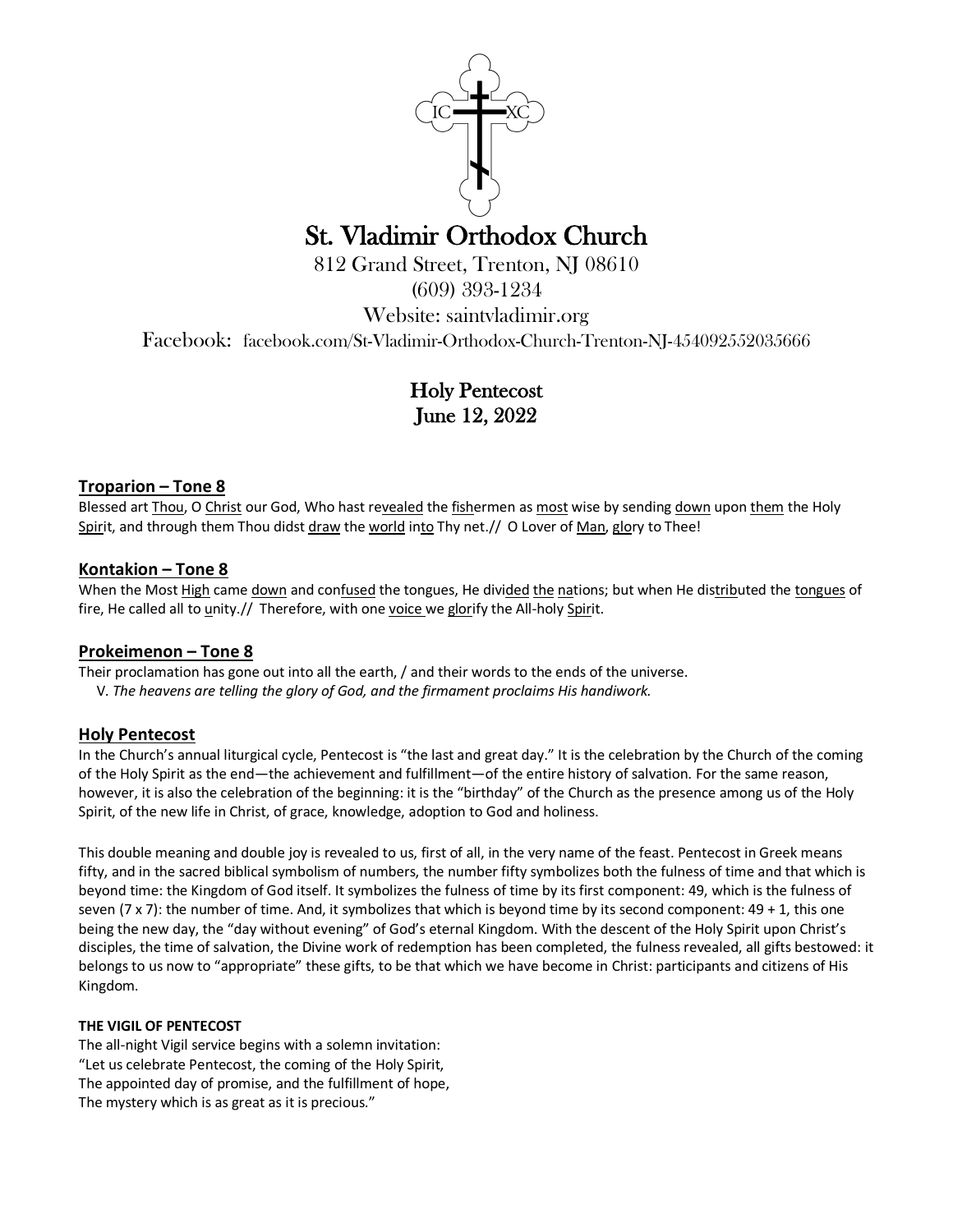In the coming of the Spirit, the very essence of the Church is revealed: "The Holy Spirit provides all, Overflows with prophecy, fulfills the priesthood, Has taught wisdom to illiterates, has revealed fishermen as theologians, He brings together the whole council of the Church."

In the three readings of the Old Testament (Numbers 11:16-17, 24-29; Joel 2:23-32; Ezekiel 36:24-28) we hear the prophecies concerning the Holy Spirit. We are taught that the entire history of mankind was directed towards the day on which God "would pour out His Spirit upon all flesh." This day has come! All hope, all promises, all expectations have been fulfilled. At the end of the Aposticha hymns, for the first time since Easter, we sing the hymn: "O Heavenly King, the Comforter, the Spirit of Truth...," the one with which we inaugurate all our services, all prayers, which is, as it were, the life-breath of the Church, and whose coming to us, whose "descent" upon us in this festal Vigil, is indeed the very experience of the Holy Spirit "coming and abiding in us."

Having reached its climax, the Vigil continues as an explosion of joy and light for "verily the light of the Comforter has come and illumined the world." In the Gospel reading (John 20:19-23) the feast is interpreted to us as the feast of the Church, of her divine nature, power and authority. The Lord sends His disciples into the world, as He Himself was sent by His Father. Later, in the antiphons of the Liturgy, we proclaim the universality of the apostles' preaching, the cosmical significance of the feast, the sanctification of the whole world, the true manifestation of God's Kingdom.

## **THE VESPERS OF PENTECOST**

The liturgical peculiarity of Pentecost is a very special Vespers of the day itself. Usually this service follows immediately the Divine Liturgy, is "added" to it as its own fulfillment. The service begins as a solemn "summing up" of the entire celebration, as its liturgical synthesis. We hold flowers in our hands symbolizing the joy of the eternal spring, inaugurated by the coming of the Holy Spirit. After the festal Entrance, this joy reaches its climax in the singing of the Great Prokeimenon: "Who is so great a God as our God?"

Then, having reached this climax, we are invited to kneel. This is our first kneeling since Easter. It signifies that after these fifty days of Paschal joy and fulness, of experiencing the Kingdom of God, the Church now is about to begin her pilgrimage through time and history. It is evening again, and the night approaches, during which temptations and failures await us, when, more than anything else, we need Divine help, that presence and power of the Holy Spirit, who has already revealed to us the joyful End, who now will help us in our effort towards fulfillment and salvation.

All this is revealed in the three prayers which the celebrant reads now as we all kneel and listen to him. In the first prayer, we bring to God our repentance, our increased appeal for forgiveness of sins, the first condition for entering into the Kingdom of God.

In the second prayer, we ask the Holy Spirit to help us, to teach us to pray and to follow the true path in the dark and difficult night of our earthly existence. Finally, in the third prayer, we remember all those who have achieved their earthly journey, but who are united with us in the eternal God of Love.

The joy of Easter has been completed and we again have to wait for the dawn of the Eternal Day. Yet, knowing our weakness, humbling ourselves by kneeling, we also know the joy and the power of the Holy Spirit who has come. We know that God is with us, that in Him is our victory.

Thus is completed the feast of Pentecost and we enter "the ordinary time" of the year. Yet, every Sunday now will be called "after Pentecost"—and this means that it is from the power and light of these fifty days that we shall receive our own power, the Divine help in our daily struggle. At Pentecost we decorate our churches with flowers and green branches—for the Church "never grows old, but is always young." It is an evergreen, ever-living Tree of grace and life, of joy and comfort. For the Holy Spirit—"the Treasury of Blessings and Giver of Life—comes and abides in us, and cleanses us from all impurity," and fills our life with meaning, love, faith and hope.

Father Alexander Schmemann (1974)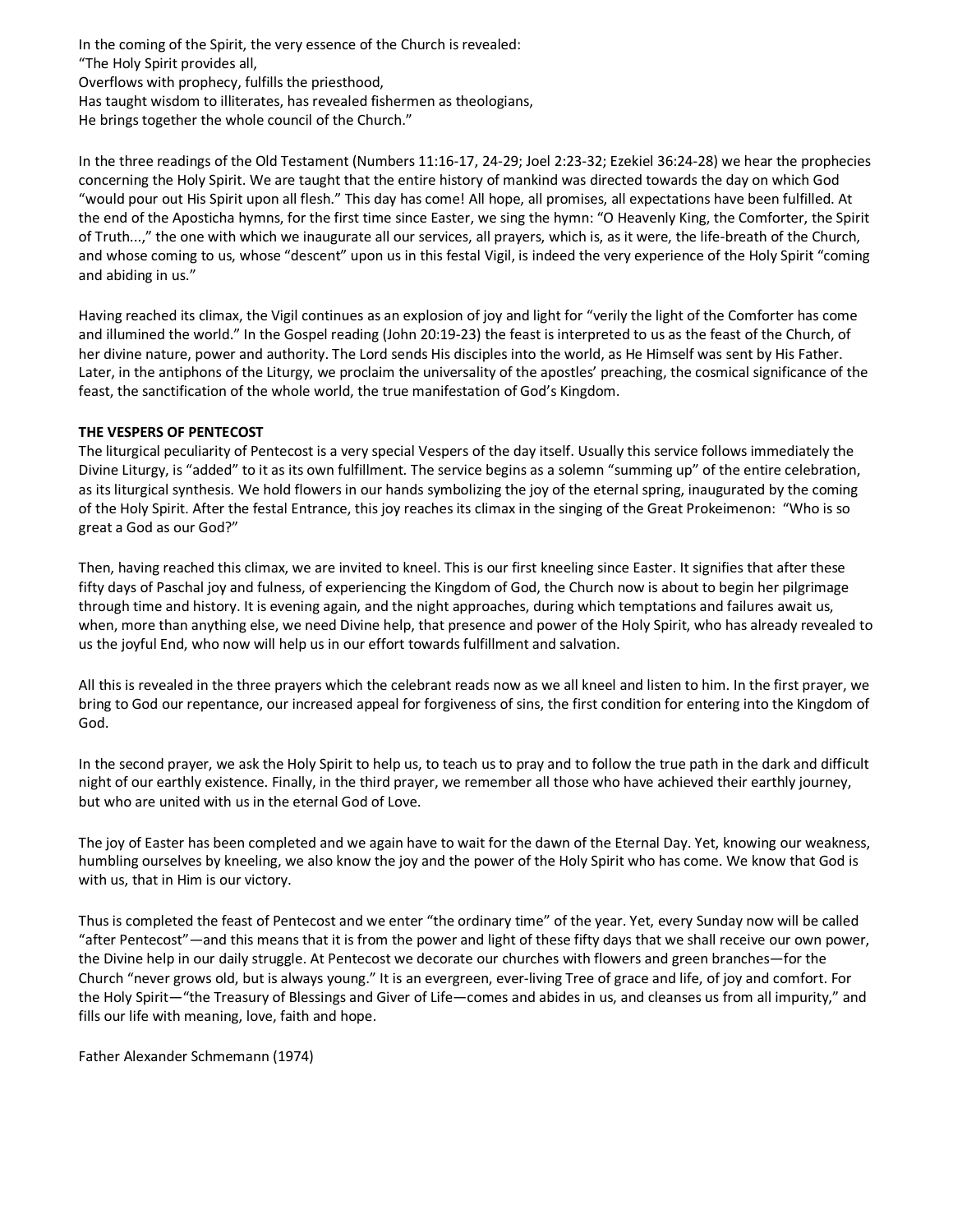# **Epistle: Acts 2:1-11**

When the Day of Pentecost had fully come, they were all with one accord in one place. And suddenly there came a sound from heaven, as of a rushing mighty wind, and it filled the whole house where they were sitting. Then there appeared to them divided tongues, as of fire, and one sat upon each of them. And they were all filled with the Holy Spirit and began to speak with other tongues, as the Spirit gave them utterance. And there were dwelling in Jerusalem Jews, devout men, from every nation under heaven. And when this sound occurred, the multitude came together, and were confused, because everyone heard them speak in his own language. Then they were all amazed and marveled, saying to one another, "Look, are not all these who speak Galileans? And how is it that we hear, each in our own language in which we were born? Parthians and Medes and Elamites, those dwelling in Mesopotamia, Judea and Cappadocia, Pontus and Asia, Phrygia and Pamphylia, Egypt and the parts of Libya adjoining Cyrene, visitors from Rome, both Jews and proselytes, Cretans and Arabs – we hear them speaking in our own tongues the wonderful works of God."

# **Gospel: John 7:37-52; 8:12**

On the last day, that great day of the feast, Jesus stood and cried out, saying, "If anyone thirsts, let him come to Me and drink. He who believes in Me, as the Scripture has said, out of his heart will flow rivers of living water." But this He spoke concerning the Spirit, whom those believing in Him would receive; for the Holy Spirit was not yet given, because Jesus was not yet glorified. Therefore many from the crowd, when they heard this saying, said, "Truly this is the Prophet." Others said, "This is the Christ." But some said, "Will the Christ come out of Galilee? Has not the Scripture said that the Christ comes from the seed of David and from the town of Bethlehem, where David was?" So there was a division among the people because of Him. Now some of them wanted to take Him, but no one laid hands on Him. Then the officers came to the chief priests and Pharisees, who said to them, "Why have you not brought Him?" The officers answered, "No man ever spoke like this Man!" Then the Pharisees answered them, "Are you also deceived? Have any of the rulers or the Pharisees believed in Him? But this crowd that does not know the law is accursed." Nikodemos (he who came to Jesus by night, being one of them) said to them, "Does our law judge a man before it hears him and knows what he is doing?" They answered and said to him, "Are you also from Galilee? Search and look, for no prophet has arisen out of Galilee." Then Jesus spoke to them again, saying, "I am the light of the world. He who follows Me shall not walk in darkness, but have the light of life."

# **Service Schedule for the week of June 12**

Sunday June 12 – 9:45 AM Hours; 10:00 AM Divine Liturgy followed by Pentecost kneeling prayers and then Coffee Hour in Daria Hall

## **VESPERS WILL NOT BE SERVED ON SATURDAY JUNE 18**

Sunday June 19 – 10:00 AM Divine Liturgy followed by Coffee Hour in Daria Hall

## **Weekly Giving**

June 5 – 50 adults, 12 youth, \$1,864

## **Parish Announcements**

Father Volodymyr will be away next weekend. Father Paul Kucynda will be serving Divine Liturgy next Sunday but no Vespers on Saturday, June 18. Please call Father Volodymyr's cell phone if you are in need of a priest during his absence.

The Ladies Altar Society is raffling a Father's Day Basket of Goodies. Tickets are on sale today and next Sunday, 3 for \$5. The winner will be announced next Sunday.

In honor of Father's Day, the FOCA Club will be serving hot dogs and beer during Coffee Hour next Sunday.

Please remember to clean up Easter decorations at the parish cemeteries. All debris is to be taken with you as we do not have trash collection at the cemeteries. Thank you.

Instead of purchasing a fruit tree to plant at the picnic grounds, please consider a cash donation. This is easier than going to purchase an actual tree! The cost per tree is approx. \$75-\$100. When enough cash is available, several trees will be purchased and a planting day at the picnic grounds will be scheduled. Thank you!

Youth and adults of the parish are invited to Bible Study classes during Coffee Hour. The classes are taught by Alan Berck.